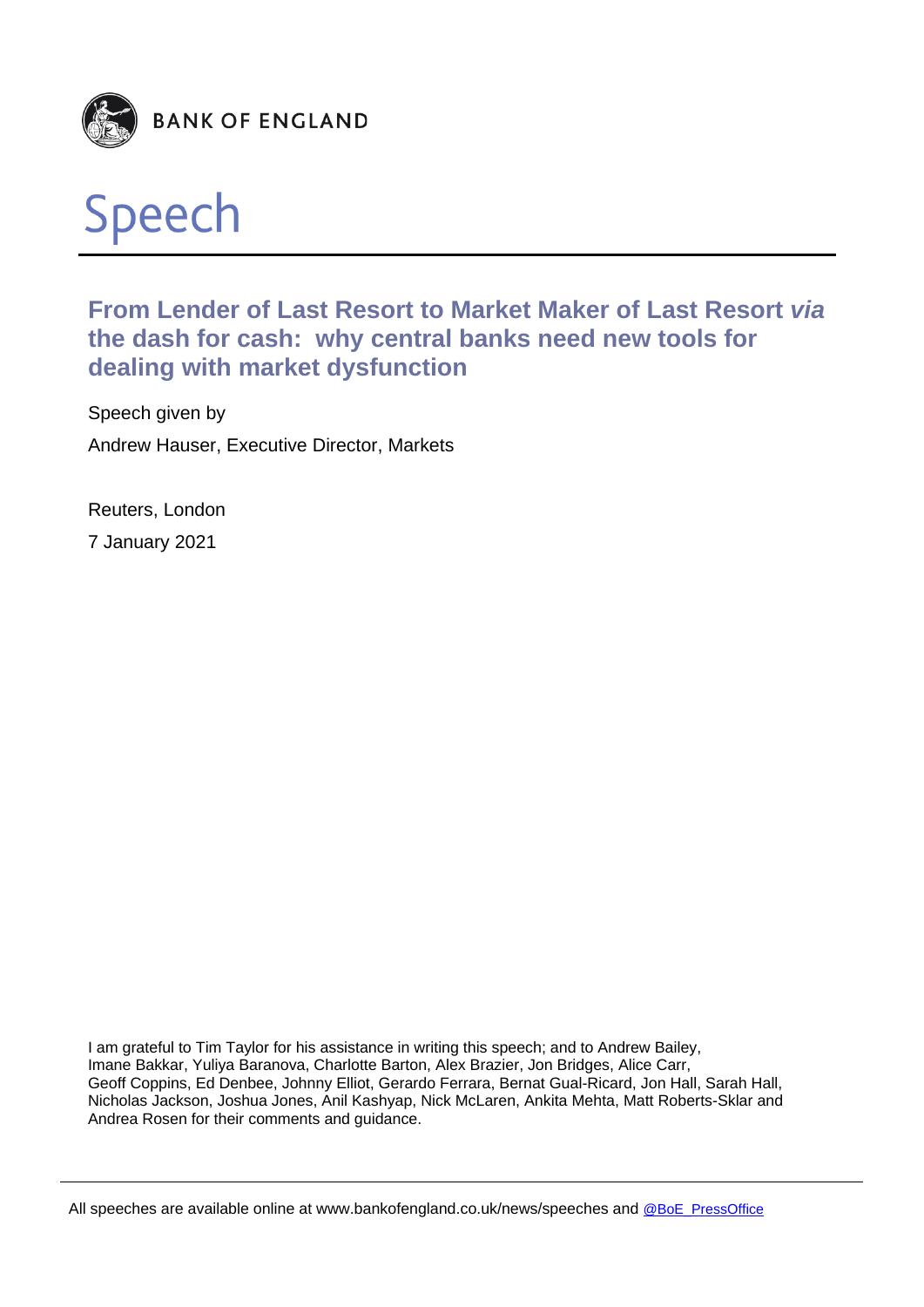#### **Introduction**

Increasingly we look to financial markets, rather than banks, to care for our savings or provide credit. Millions save via pension, investment or exchange traded instruments. Companies and local authorities hold cash in money market funds. And firms, large and small, borrow from capital markets or non-bank lenders. Taken together, fully half of all financial assets are now held outside the banking system.

These trends aren't new – and to the extent that they bring broader access to cheaper, faster, and more diverse financial services, they're good news. But they do pose novel challenges to financial stability. In particular, as its usage grows, market-based finance seems increasingly prone to liquidity shocks. Some of that reflects vulnerabilities in business models and practices of specific market participants: including liquidity mismatch in funds; leveraged and trend-following investment strategies; or insufficiently forward-looking margining practices. But it also reflects a growing imbalance between the size of key markets, and the balance sheet capacity of banks and dealers who have traditionally helped transfer risk smoothly between investors and borrowers (Chart 1).<sup>1</sup>





Sources: https://www.brookings.edu/wp-content/uploads/2020/05/WP62\_Duffie\_v2.pdf; UK Debt Management Office: Bank of England Regulatory Returns and Bank calculations.

(a) Total assets for the holding companies of Bank of America, Bear Sterns, Citigroup, Goldman Sachs, JP Morgan Chase, Lehman Brothers, Merrill Lynch, Morgan Stanley and Wells Fargo.

(b) Based on quarterly averages available from 2008, excluding assets of banking entities authorised to operate in the UK through branches. Gilts outstanding as of end-March 2020.

l <sup>1</sup> These issues have been discussed in successive Bank of England Financial Stability Reports. For the most recent assessment, see https://www.bankofengland.co.uk/-/media/boe/files/financial-stability-report/2020/august-2020.pdf.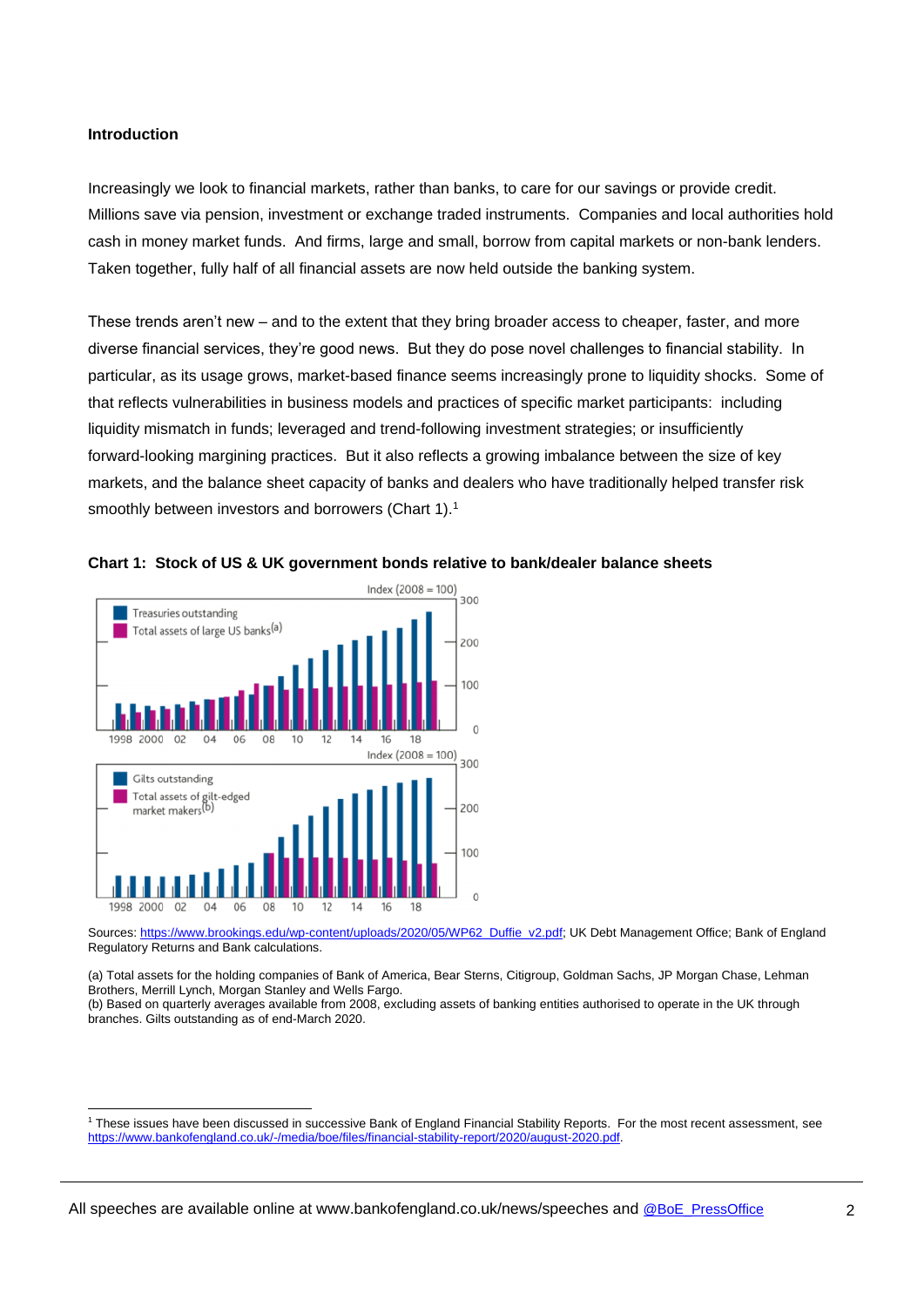The nature of these vulnerabilities, and the need to consider stronger measures to safeguard financial stability, have been extensively discussed in recent years. But last year's Covid 'dash for cash' was a wake-up call as to the scale and urgency of this work.

It is unsurprising that the initial wave of lockdowns last Spring caused a surge in demand for precautionary liquidity. But the implications of that shift were greatly amplified by a breakdown in the functioning of markets core to the maintenance of monetary and financial stability. Many of those longstanding vulnerabilities I mentioned a moment ago were in play. Liquidity imbalances between asset maturities and redemptions in money market and other open-ended funds exacerbated moves in asset prices. Gaps in liquidity planning meant some firms had to scramble to meet margin calls. And sharp disruptions in government and corporate bond markets raised questions about the role of leveraged investors, and the willingness and capacity of dealers to intermediate at times of stress.

To avoid an even deeper economic collapse, the functioning of these markets had to be restored rapidly. And that was achieved through swift and decisive central bank action, using large-scale asset purchases and other tools capable of tackling both the economic shock and the market dysfunction. Since March of last year, G10 central bank balance sheets have risen by over \$8 trillion.

This was an appropriate response to a truly unprecedented situation – just as powerful anti-inflammatory medicines are the right solution to a sudden and massive flare up. But such drugs are less well suited to treating long-term conditions – and there is every reason to believe that, absent further action, we will see more frequent periods of dysfunction in the very markets increasingly relied on by households and firms, if business model vulnerabilities persist and intermediation capacity remains strained. The public authorities cannot afford to ignore such dysfunction if it reaches a scale that threatens financial stability. But equally we cannot rely on central bank medicine of the scale and duration seen in 2020 every time we see an inflammation. The costs, in terms of bloated public sector balance sheets and mispriced private sector risks, will be too high. And the policy actions needed to secure monetary and financial stability may not always be as well aligned as they have been during the current crisis.

If financial markets are to support the increasing reliance placed on them safely, we must do more to reduce the scale of inherent vulnerabilities *ex ante*, and build better-targeted tools for dealing with financial instability caused by market dysfunction *ex post*. And that, in turn, requires work in three separate but self-reinforcing areas – as illustrated in Chart 2.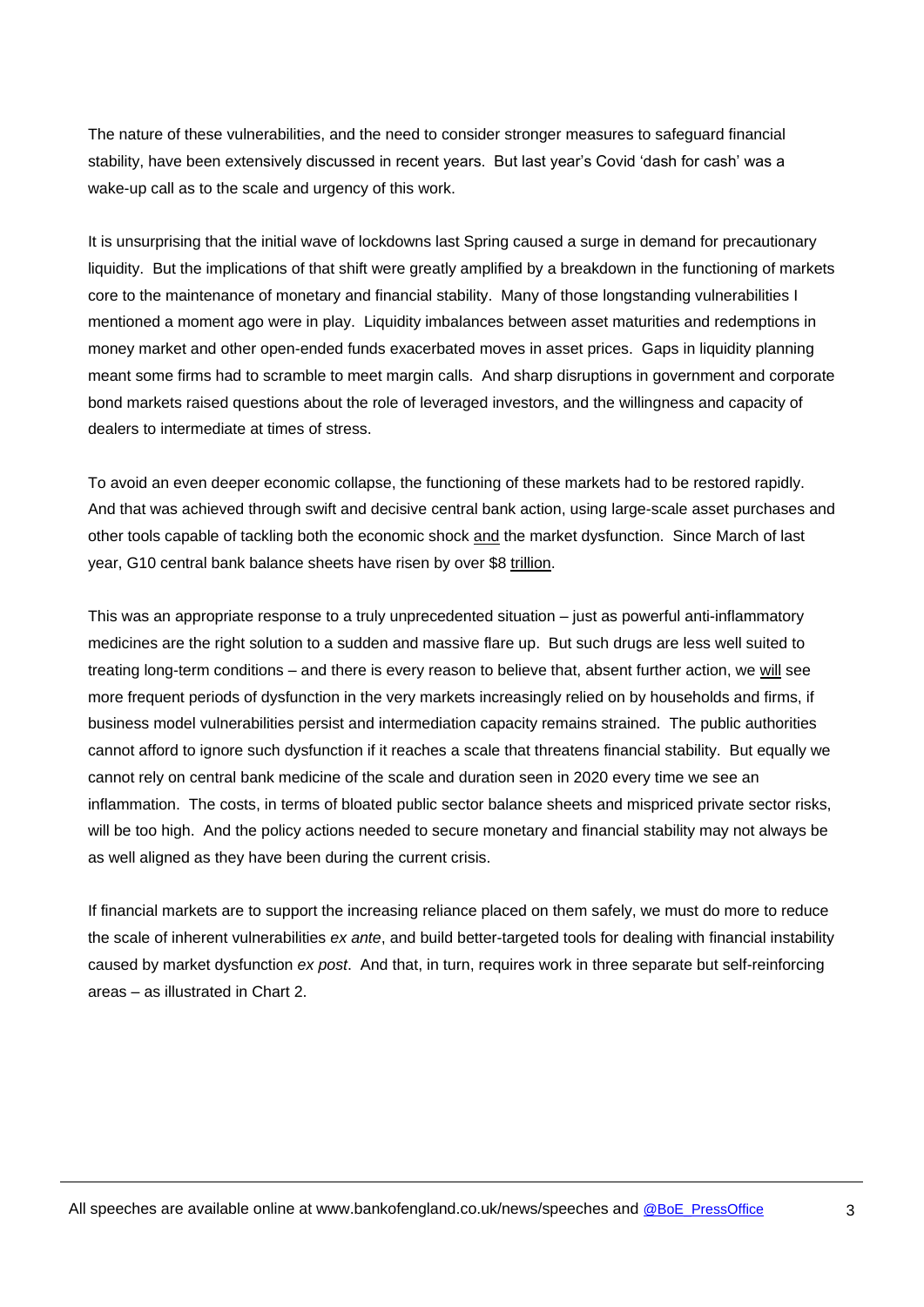#### **Chart 2: Strengthening market functioning**



Step 1 – ensuring that non-banks active in financial markets are more resilient to future liquidity shocks – is under way, co-ordinated by the Financial Stability Board.<sup>2</sup> If successful, this should both reduce the likelihood of instability arising in the first place, and improve the private sector's ability to deal with it, if it does occur.

Step 2 relates to the potential for market participants, acting on their own or in concert with the authorities, to reduce vulnerabilities by strengthening market-wide infrastructures or practices. The recent proposal by Darrell Duffie to mandate central clearing of US government bonds is an example of this type of work.<sup>3</sup>

But my topic today relates to Step 3: the role that central bank balance sheets should play in dealing with market dysfunction. I deliberately come to this last, because, while it is central banks' job to restore financial stability where self-insurance is too socially costly, they should be backstop providers of liquidity, not a first port of call. In that sense, their tools should complement, not substitute for, the other vertices of the triangle. Outside of pandemics, massive doses of system-wide anti-inflammatories do not meet that design brief. Long-term protection requires a more targeted remedy, as the Bank's Financial Policy Committee concluded last October.<sup>4</sup>

l

<sup>2</sup> https://www.fsb.org/2020/11/fsb-acts-to-address-issues-highlighted-by-march-market-turmoil/

<sup>3</sup> https://www.brookings.edu/research/still-the-worlds-safe-haven/

<sup>4</sup> 'The FPC considers it important to examine whether central banks should have facilities to provide liquidity to the wider financial system in stress, in order to support market functioning. Any such backstop of liquidity would need to be provided in a way that is not just effective and efficient but that also, through appropriate pricing and accompanying regulatory requirements, reduces incentives for excessive risk taking in the future' (https://www.bankofengland.co.uk/financial-policy-summary-and-record/2020/october-2020). See also Box 7 of the August 2020 FSR (https://www.bankofengland.co.uk/-/media/boe/files/financial-stability-report/2020/august-2020.pdf) and the Governor's remarks at Jackson Hole (https://www.bankofengland.co.uk/speech/2020/andrew-bailey-federal-reserve-bank-of-kansascitys-economic-policy-symposium-2020).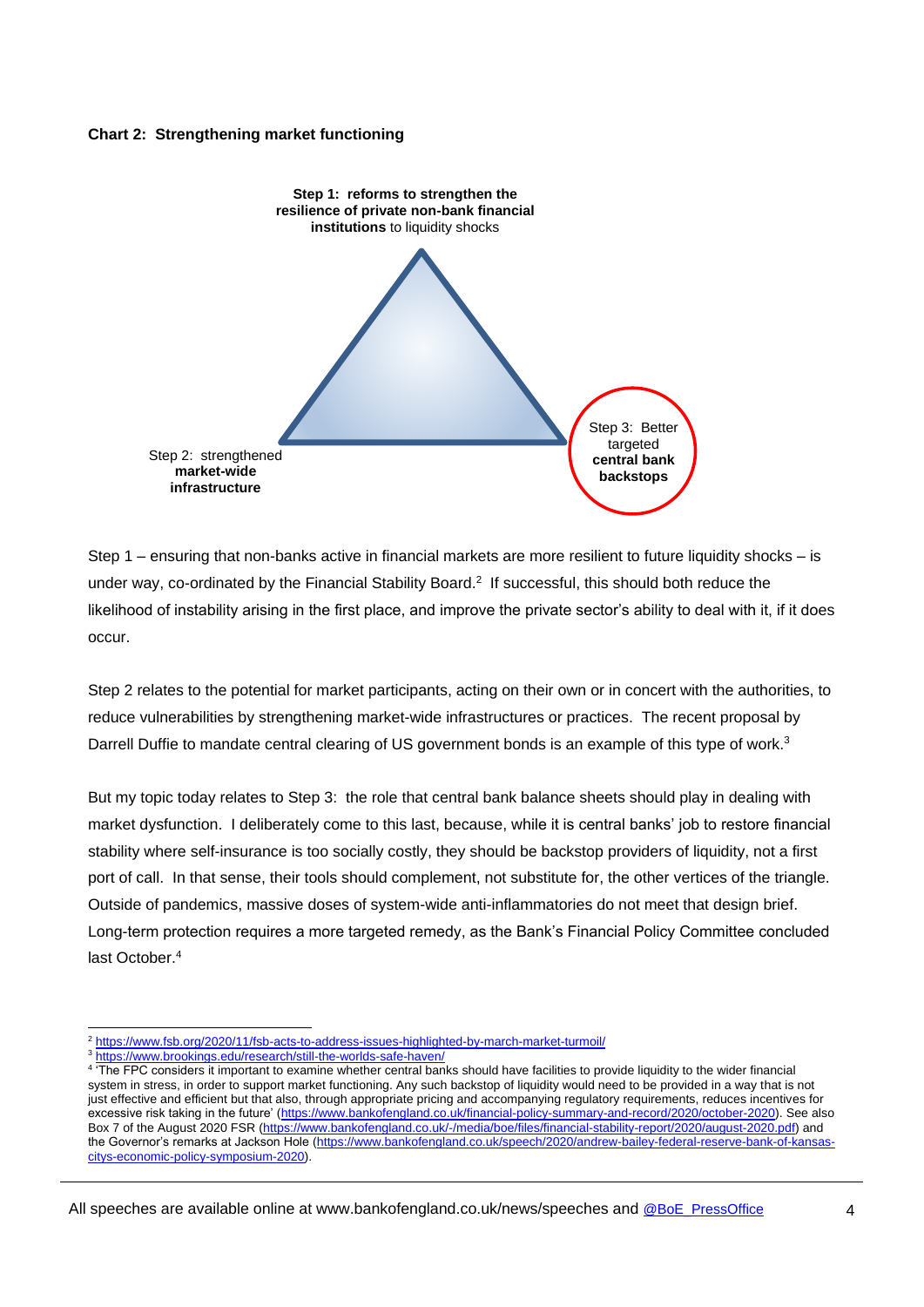In the remainder of my remarks today I want to look, first, at the evolving role of central banks as liquidity providers; second, at the lessons from the dash for cash episode; and, third, at some possible design features and challenges for a 'new' generation of central bank tools aimed at market dysfunction. I put 'new' in inverted commas because in many cases we are building on the substantial foundations provided by past thinking, given new urgency by our recent experience.

# **I) The evolving role of central banks as providers of public liquidity insurance**

According to Ralph Hawtrey, one of the doyens of early twentieth century economics, the defining feature of central banking lies in taming the 'inherent instability of credit'.<sup>5</sup> And the canonical description of how to achieve that is given by Walter Bagehot's description of the 'Lender of Last Resort' (LOLR), which (in essence) recommends stemming financial panics by lending freely, to sound institutions, against good collateral, and at rates materially higher than those prevailing in normal conditions.<sup>6</sup>

For much of their lifespan, central banks have provided LOLR primarily to commercial banks. Banks specialise in lending to households and firms, but are inherently vulnerable to liquidity risk, given the maturity mismatch between their long-term assets and their short-term liabilities. Over time, and the experience of successive banking crises, LOLR has been supplemented by an extensive prudential regulatory regime, requiring banks to take greater ownership of managing their own risks, and setting quantitative minima for liquidity buffers. In short, a banking version of Chart  $2.7$ 

But while LOLR may have been primarily focused on banks, there are also historical precedents for central banks stepping in to restore broader market functioning at critical moments. In July 1914, for example, the Bank of England made large-scale purchases of bills of exchange after the uncertainty caused by the onset of World War 1 brought the market to a halt, threatening widespread contagion (the bill market was at that time the engine of global trade finance).<sup>8</sup> The Federal Reserve took similar actions in the US Treasury bond market in 1939 (at the start of World War 2), 1958 (following a regime change in government funding arrangements) and 1970 (amidst unrest over the Vietnam war).<sup>9</sup>

By degrees, these and other actions show a gradual broadening in focus by central banks from backstopping the funding liquidity of banks to backstopping market liquidity,<sup>10</sup> when severe dysfunction threatens financial stability.

 5 'Currency and Credit' (1919) and 'The Art of Central Banking' (1932), by Ralph George Hawtrey.

<sup>6</sup> 'Lombard Street: A Description of the Money Market' (1875), by Walter Bagehot.

<sup>7</sup> These tools have been further supplemented by deposit insurance, macroprudential and resolution frameworks, though these are typically more focused on solvency than liquidity considerations.

<sup>8</sup> https://bankunderground.co.uk/2019/04/30/the-great-war-and-the-bank-of-england-as-market-maker-of-last-resort/

<sup>9</sup> https://libertystreeteconomics.newyorkfed.org/2020/08/market-function-purchases-by-the-federal-reserve.html

 $10$  Ie the ability to transact in reasonable size at or close to mid-market prices prevailing prior to the trade – as discussed, eq in https://www.bankofengland.co.uk/financial-stability-paper/2015/the-resilience-of-financial-market-liquidity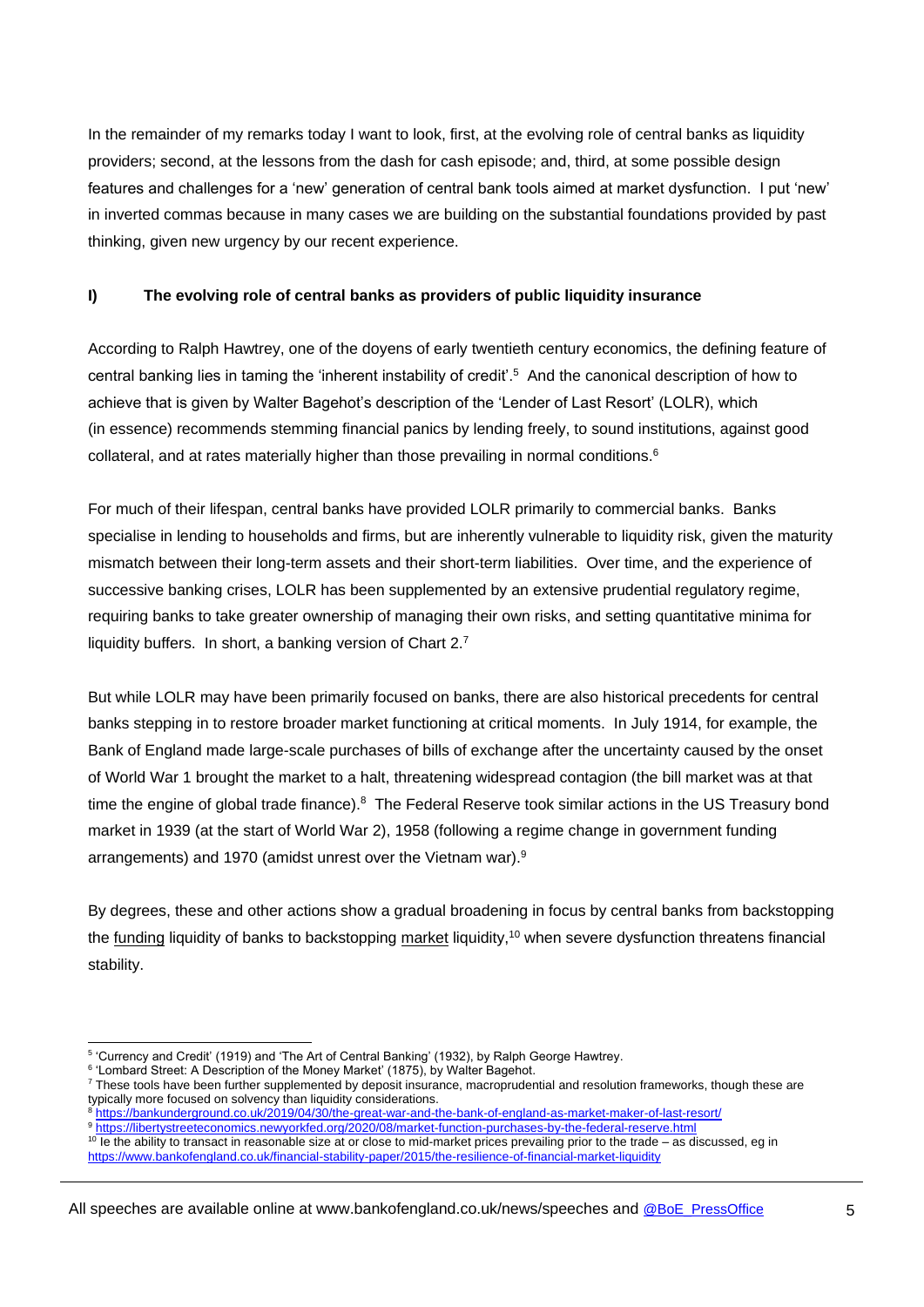But it wasn't until 2007, in the foothills of the Global Financial Crisis (GFC), that Willem Buiter and Anne Sibert coined the phrase now widely used for this activity: 'Market Maker of Last Resort' (MMLR).<sup>11</sup> Buiter and Sibert believed that central banks, acting as MMLR, should be ready to tackle dysfunction in securities markets relevant to monetary or financial stability, by making two way prices to buy and sell those securities, or lending against them. Risk would temporarily be transferred off dealers' balance sheets, freeing up capacity to return market liquidity to more normal levels.<sup>12</sup> In all other respects, they recommended following Bagehot's principles: ie standing ready to operate at scale, but only at prices, rates and collateral haircuts that would protect public money and avoid moral hazard. Such terms, they believed, would also ensure that the central bank's financial exposures naturally unwound as market conditions normalised, with purchased assets being sold back to the market, or repo exposures maturing.

Many historical central bank operations in securities markets, including some undertaken in the 2008-9 crisis, involved one-way purchases, and hence did not have this self-liquidating feature. One exception was the Bank of England's Corporate Bond Secondary Market Scheme, introduced in 2009, and from 2010 offering daily two-way prices on a wide range of high-quality sterling corporate bonds issued by non-financial companies, to aid secondary market liquidity. These prices were determined as a spread around the market price (so moved up and down with the market), and set at levels that incentivised market participants to sell to the Bank when market functioning was poor, and buy when market functioning returned to normal. The implications for the public sector balance sheet were modest: even at its peak, the scheme only owned about 1% of eligible bonds. But the existence of live two-way backstop prices helped liquidity to return to the market – and delivered a natural unwind in the facility, with bonds being sold back to market participants as functioning normalized (Chart 3).

l

<sup>11</sup> See for instance https://voxeu.org/article/subprime-crisis-what-central-bankers-should-do-and-why and https://maverecon.blogspot.com/2007/08/central-banks-in-time-of-crisis.html.

<sup>&</sup>lt;sup>12</sup> In practice, effecting full risk transfer through central bank repo requires it to be done on a 'non-recourse' basis (ie relying solely on the collateral provided for risk mitigation in the event of default). The principles of such operations are discussed in https://www.imf.org/en/Publications/WP/Issues/2017/07/10/Central-Bank-Emergency-Support-to-Securities-Markets-45012, and were

put into practice by the Federal Reserve in its Money Market Fund facilities provided during the GFC and the Covid crisis.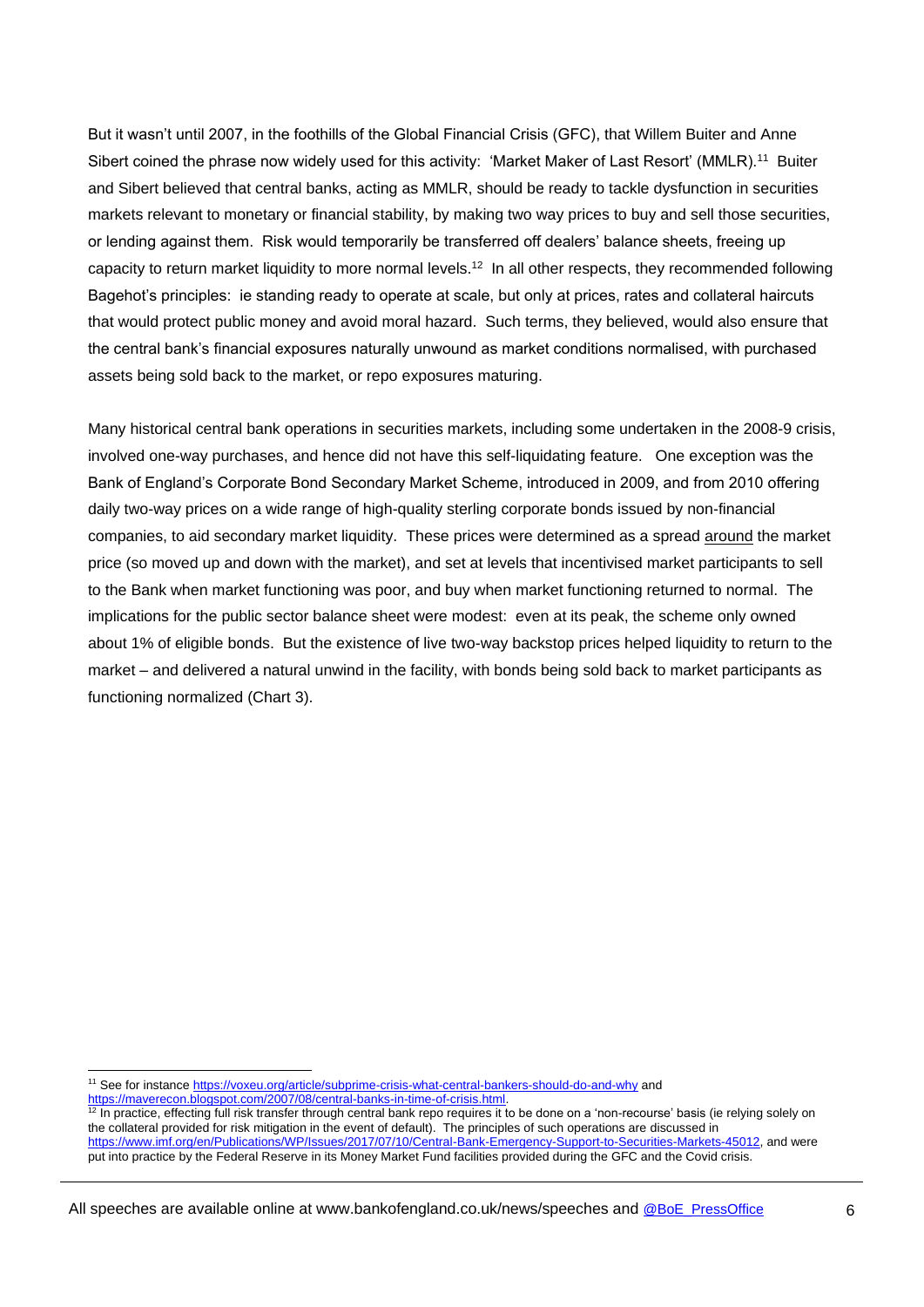



Source: Bank of England

l

The review of the Bank's liquidity framework carried out by Bill Winters in 2012 recommended formalising the Bank's approach to MMLR, setting out public principles under which future interventions might occur.<sup>13</sup> Various proposals on these points had been made in the wake of the GFC, by – amongst others – Paul Tucker, Perry Mehrling, Michael Dooley and Stephen Cecchetti.<sup>14</sup> But in the event, the Bank in common with other central banks – chose to say relatively little in public. That reflected a number of factors, including the practical challenges of determining in advance the markets in which central banks might operate, the terms on which they would do so, and the consequences for public money.

In the years that followed, the topic received little active attention, either inside or outside central banks.

## II) **Covid, market dysfunction and central bank interventions**

The experience of Covid has changed that.

This is not the place to review the actions taken by central banks since last Spring in detail: many have covered that elsewhere.<sup>15</sup> Instead, I want to pull out a number of lessons from that experience that, directly or indirectly, can help inform future tool design.

<sup>13</sup> https://www.bankofengland.co.uk/-/media/boe/files/news/2012/november/the-banks-framework-for-providing-liquidity-to-the-banking <sup>14</sup> See for example https://www.bankofengland.co.uk/speech/2009/last-resort-lending-market-making-and-capital,

https://press.princeton.edu/books/hardcover/9780691143989/the-new-lombard-street, and the papers from the 2014 workshop on 'Rethinking the lender of last resort' held at the Bank for International Settlements (https://www.bis.org/publ/bppdf/bispap79.pdf). <sup>15</sup> My own remarks are available at https://www.bankofengland.co.uk/speech/2020/andrew-hauser-speech-hosted-by-bloomberg-viawebinar.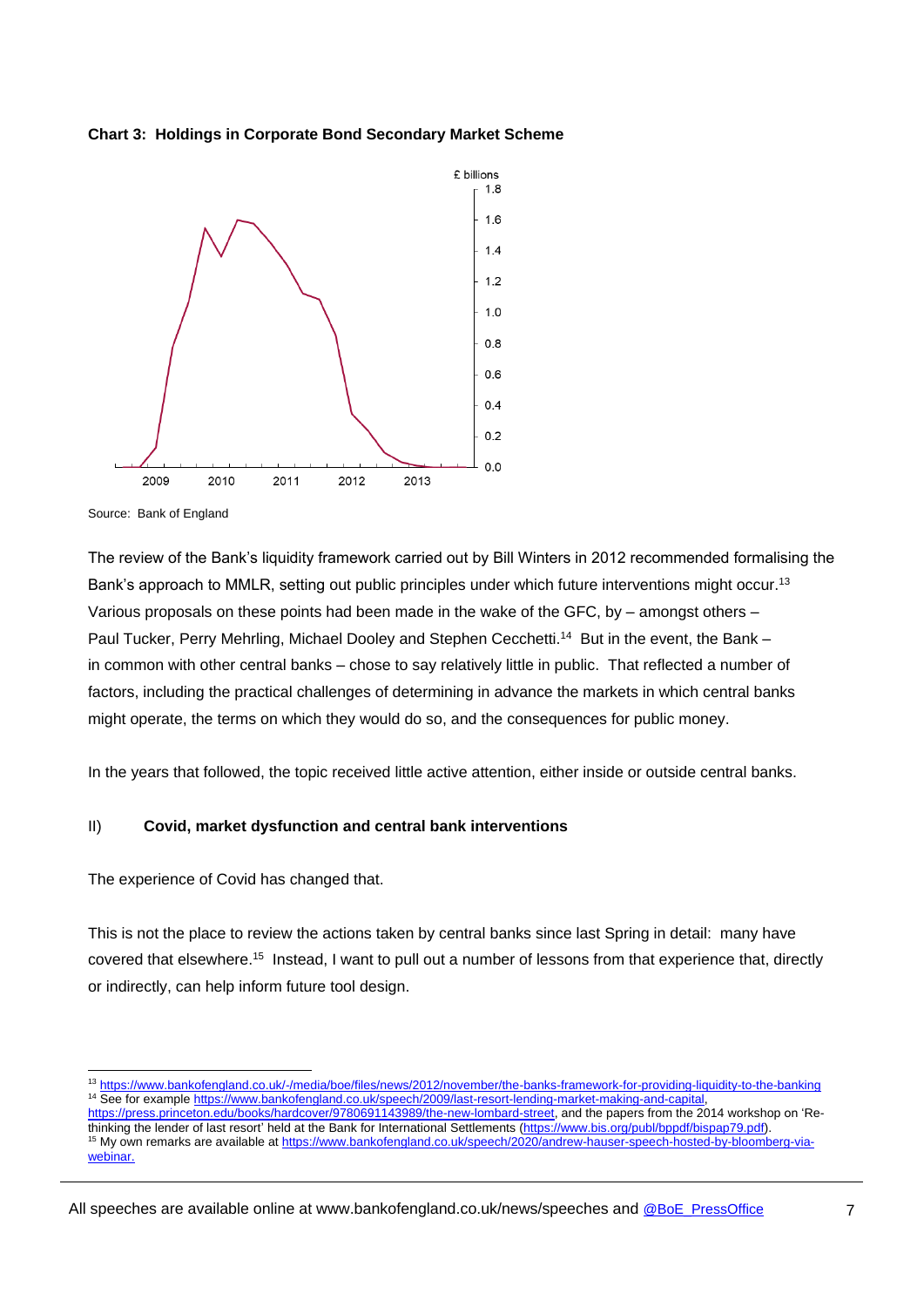The first highlights limitations in our existing liquidity provision toolkit, which is focused primarily on lending to banks.<sup>16</sup> The Bank of England provided extra liquidity to banks through a wide range of facilities, at favourable rates, in the early stages of the March crisis – including FX lending backed by dollar and euro swap lines, and sterling lending through both our standing Indexed Long Term Repo facility, and the specially-activated Contingent Term Repo Facility. Other major central banks took similar steps.<sup>17</sup> Using these facilities, banks did play a part in channelling liquidity to the wider market, materially increasing both their borrowing from central banks, and their on-lending to their own counterparties. But they by no means exhausted the extra central bank liquidity on offer – and their on-lending was insufficient to meet the explosion in liquidity demand from non-banks, driving term repo rates and government bond yields sharply higher.

With the normal central bank antibiotics struggling to reach the source of the infection, it was time for stronger medicine.

The huge asset purchase programmes unleashed in Spring 2020 had a dramatic and immediate calming effect, 'getting in all the cracks' of the liquidity shortage amongst non-banks, and taking duration risk off dealers' balance sheets. Central banks made it clear their operations were aimed, in part, and at least initially, at restoring market functioning. The Bank of England said it would complete its asset purchases 'as soon as is operationally possible, consistent with improved market functioning'.<sup>18</sup> The Federal Reserve said it would 'purchase Treasury securities and agency mortgage-backed securities in the amounts needed to support smooth market functioning'.<sup>19</sup> And the ECB framed its decisions in the context of 'severe strains in the financial markets' posing risks 'of the ECB's monetary policy transmission becoming significantly impaired'.<sup>20</sup> Asset purchases have accounted for all of the net increase in Bank of England and Federal Reserve balance sheets since last Spring, and about half of the ECB's. Many other central banks took similar actions.<sup>21</sup>

19 https://www.federalreserve.gov/newsevents/pressreleases/monetary20200323b.htm

l

<sup>20</sup> https://www.ecb.europa.eu/press/accounts/2020/html/ecb.mg200409\_1~baf4b2ad06.en.html

<sup>21</sup> See for example 'Central bank bond purchases in emerging market economies' by Yavuz Arslan, Mathias Drehmann and Boris Hofmann, BIS Bulletin no.20 at: https://www.bis.org/publ/bisbull20.pdf.

<sup>&</sup>lt;sup>16</sup> The Bank of England expanded its own lending facilities to include broker dealers and CCPs in 2014, in response to the recommendation of the Winters Review: https://www.bankofengland.co.uk/news/2014/november/widening-access-to-the-smf. <sup>17</sup> Lorie Logan of the New York Federal Reserve, for example, set out the US approach in a speech last October: https://www.newyorkfed.org/newsevents/speeches/2020/log201023

<sup>18</sup> https://www.bankofengland.co.uk/monetary-policy-summary-and-minutes/2020/monetary-policy-summary-for-the-special-monetarypolicy-committee-meeting-on-19-march-2020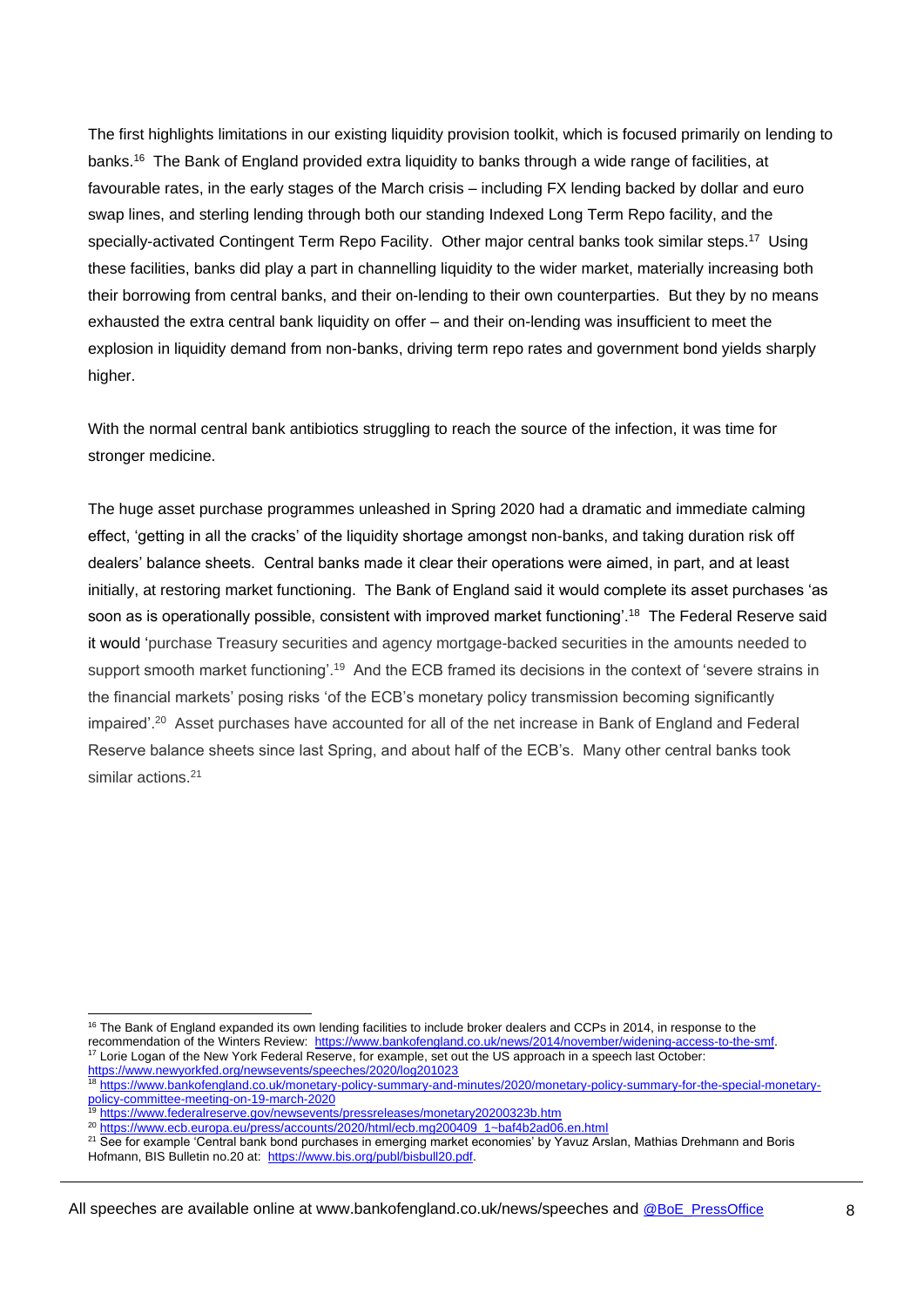# **Chart 4: Central bank balance sheet responses to the Covid-19 shock during 2020**

Changes in components of central bank balance sheets since end-Feb 2020 (as % of 2019 nominal GDP)

- Lending operations
- Asset purchases
- $\blacksquare$  Other

l



Sources: Bank of England, Bureau of Economic Analysis, European Central Bank, Eurostat, Federal Reserve Board, ONS and Bank calculations.

- (a) Bank of England lending operations shown here: Indexed long-term repo, Contingent term repo facility, US dollar repo operations, Liquidity Facility in Euros, Term Funding Scheme and Term Funding Scheme with additional incentives for SMEs. Bank of England asset purchases shown here: Asset Purchase Facility and Covid Corporate Financing Facility.
- (b) ECB lending operations: Lending to euro-area credit institutions related to monetary policy operations denominated in euro. ECB asset purchases: Securities held for monetary policy and other purposes.
- (c) Federal Reserve lending operations: Repurchase agreements, Loans and Net portfolio holdings of TALF II LLC. Federal Reserve asset purchases: Securities held outright. Section of chart lying below the zero line from mid-2020 reflects a decline in repo outstanding relative to end-February.

Despite their success in the unparalleled circumstances of Covid, these actions provide only limited guidance as to how central banks might best respond to future instances of market dysfunction driven by the more structural trends I outlined at the start of my remarks:

- They were one-way purchase operations of relatively long-duration assets so they were not preprogrammed to unwind or self-liquidate when core market functioning returned, as it did by the late spring of 2020. Central banks were 'buyers of last resort' more than 'market makers of last resort'.
- Purchases typically took place at prevailing market prices: ie the Bagehot principle was not applied.<sup>22</sup> While not charging an 'insurance premium' to market participants for an extended period may be understandable in a severe unexpected pandemic, it would be harder to justify providing

<sup>&</sup>lt;sup>22</sup> Arguably this was not true at the very height of the dysfunction, when central banks were buying at prices well below pre-stress levels. But this behaviour was not expected by the market *ex ante*, and prices of government securities in most markets bounced back rapidly following the initial central bank interventions.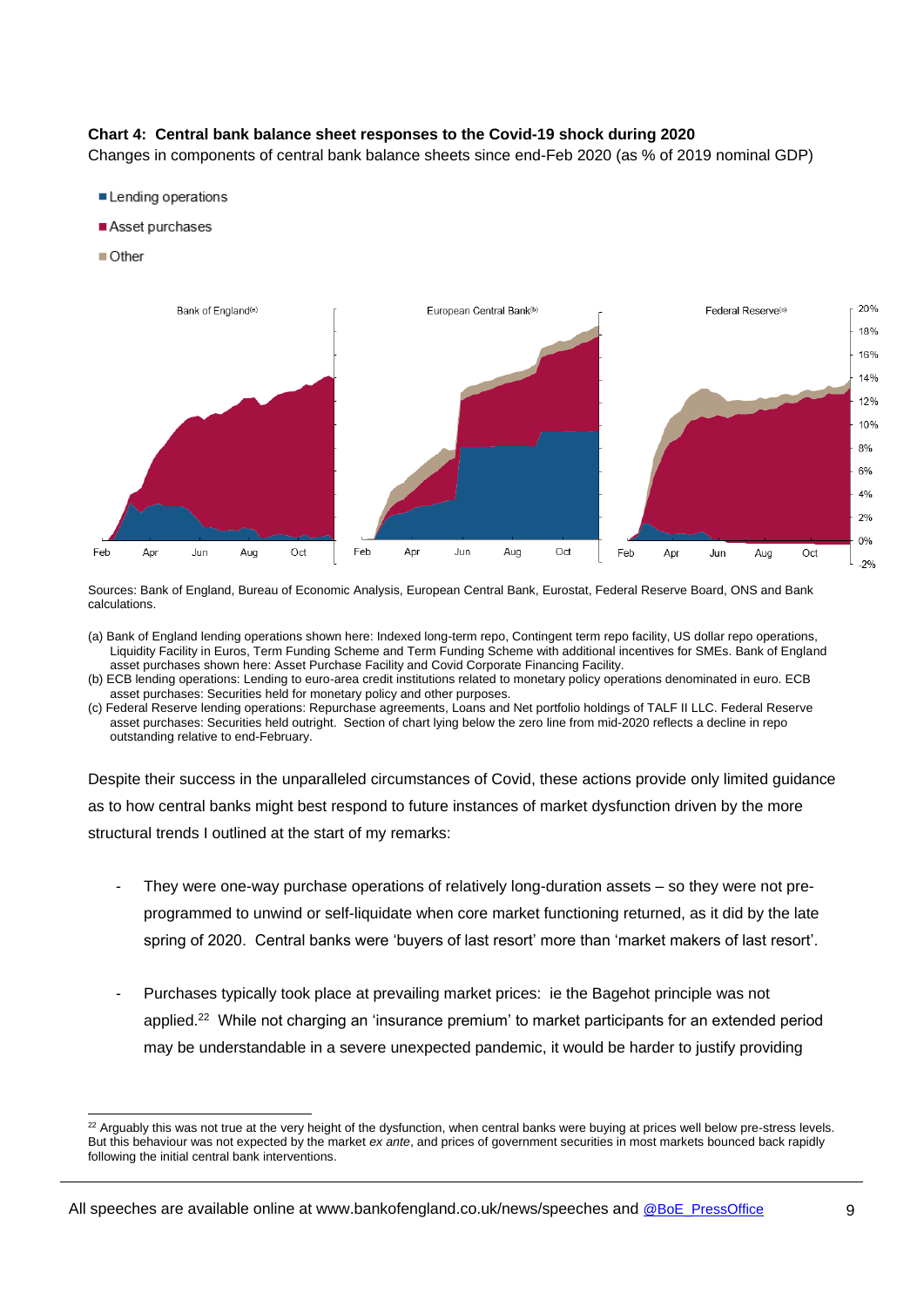market participants with an expectation of similarly-priced public support if market dysfunction occurred because of well-understood vulnerabilities.

- A key part of the success of the Covid asset purchase programmes was that they took large quantities of risk off private sector balance sheets, meeting the heightened demand by non-banks for cash and allowing intermediaries to return to providing finance to the real economy. At the same time, of course, that means more risk on public sector balance sheets. 'Whatever it takes' may apply in a global pandemic. But public authorities will be more sensitive to the cost to the public purse if future episodes of market dysfunction emerge because of vulnerabilities in the system.
- The Covid response was unanticipated and discretionary. While that was fully justified in this instance by the unprecedented nature of the shock, the use of ad hoc tools risks embedding inappropriate expectations about how central banks might behave in future cases of market dysfunction.
- Finally, and perhaps most profoundly, the fact that the economic shock and the market dysfunction were both caused by the same exogenous event meant that a single tool – large scale, discretionary purchases of duration assets at market prices – could effectively restore both monetary and financial stability. In different circumstances, however, the optimal policy response for the two goals could diverge.

## **III) Central bank tools for market dysfunction: some design considerations**

Drawing together the unfinished business of post-GFC thinking, the Covid experience, and the expectation of continued reliance on financial markets by households and companies, let me identify a number of tentative conclusions for the future design of central bank tools. The key points of this section are summarised in Table 1.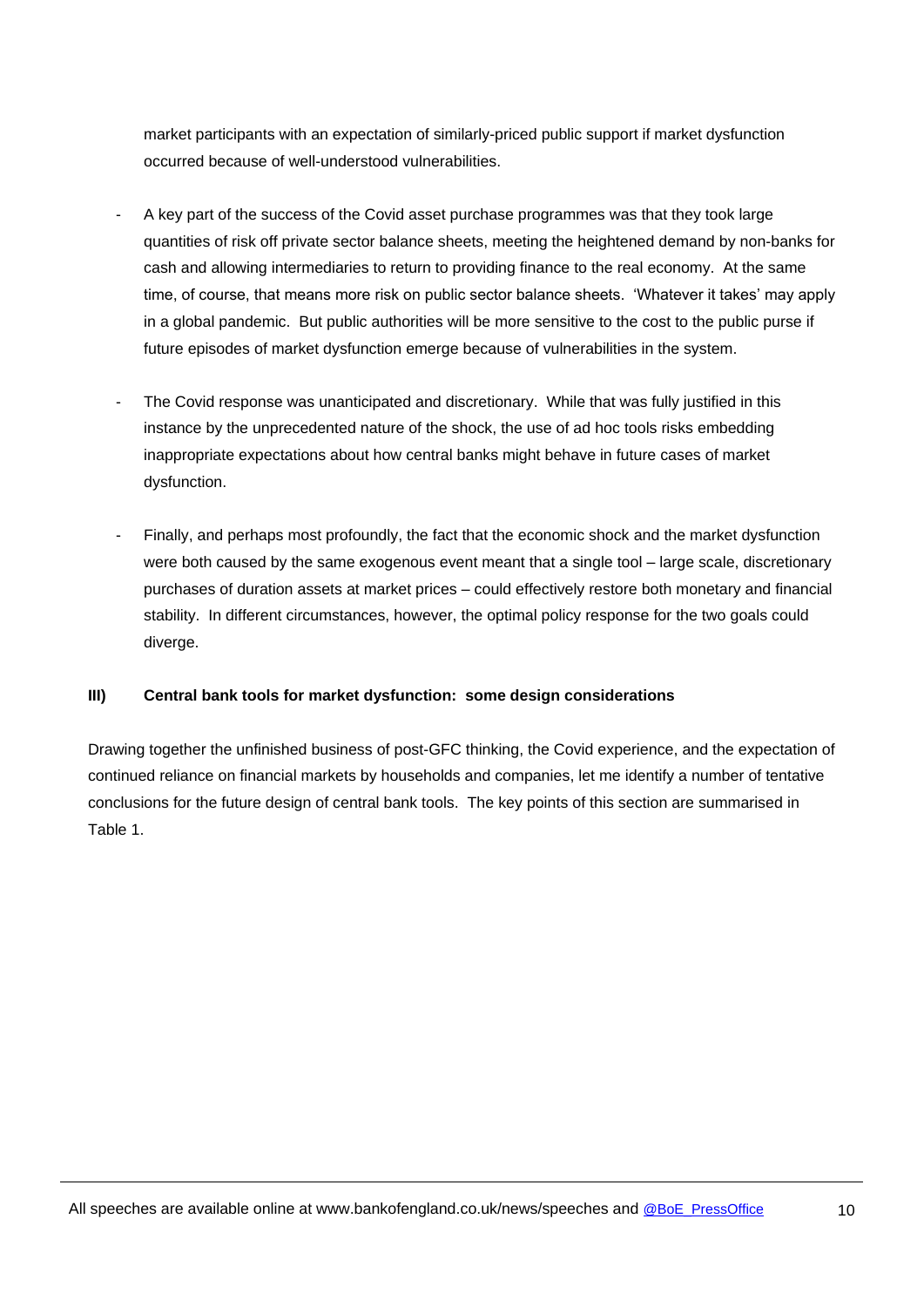|                                                                                                                      | <b>Positives</b>                                                                           | <b>Challenges</b>                                                                                                              | <b>Future design questions</b>                                                                                                                      |
|----------------------------------------------------------------------------------------------------------------------|--------------------------------------------------------------------------------------------|--------------------------------------------------------------------------------------------------------------------------------|-----------------------------------------------------------------------------------------------------------------------------------------------------|
| <b>Standing liquidity</b><br>facilities for banks                                                                    | Regular, well<br>understood                                                                | Banks did not meet all non-<br>bank liquidity needs - so<br>not a fully effective conduit<br>for central bank liquidity        | Whether central banks need<br>the ability to reach a wider<br>range of market participants<br>directly (and, if so, who)                            |
| <b>Special market</b><br>wide operations<br>using large scale<br>asset purchases<br>and other pre-<br>existing tools | Ability to 'go<br>big and go<br>fast' necessary<br>in the face of<br>the Covid<br>pandemic | Operations typically one<br>way ('buyer of last resort')<br>and much longer duration<br>than the dysfunction                   | Whether there should be more<br>targeted two-way or self-<br>liquidating tools better aligned<br>with term of dysfunction                           |
|                                                                                                                      |                                                                                            | Operations conducted<br>using tools also aimed at<br>easing monetary policy                                                    | How to deal with market<br>dysfunction in periods when<br>the optimal policy response<br>differs from that required for<br>monetary policy purposes |
|                                                                                                                      |                                                                                            | Operations were ad hoc or<br>discretionary                                                                                     | Whether more permanent<br>standing facilities might better<br>shape expectations                                                                    |
|                                                                                                                      | <b>Effectiveness</b><br>$-$ 'got in all the<br>cracks'                                     | No explicit 'insurance<br>premium' in facility pricing -<br>risks fuelling moral hazard<br>if expected to prevail in<br>future | Whether to adopt Bagehot<br>pricing/terms: eg buying at<br>below pre-stress prices but<br>above stress prices and/or<br>pricing / haircuts          |
|                                                                                                                      | Took risk off<br>private sector<br>balance<br>sheets                                       | Added risk to public sector<br>balance sheets                                                                                  | How to judge appropriate risk<br>sharing, and set bounds on<br>public sector exposure                                                               |

The first is that central banks are likely to face increasing calls to provide public liquidity insurance for instances of severe financial market dysfunction in the years ahead, as the reliance on those markets grows, vulnerabilities to liquidity shocks persist, and intermediation capacity remains constrained. Clarity will be required as to whether, and if so how, such activities fall within their formal remits. In some cases they may be able to use existing tools designed for monetary policy purposes, as they did in the Covid crisis. But in others, those tools may prove poorly suited to the task, and new ways will be needed to achieve those ends, whether through outright purchase and sale operations, repo facilities or other means.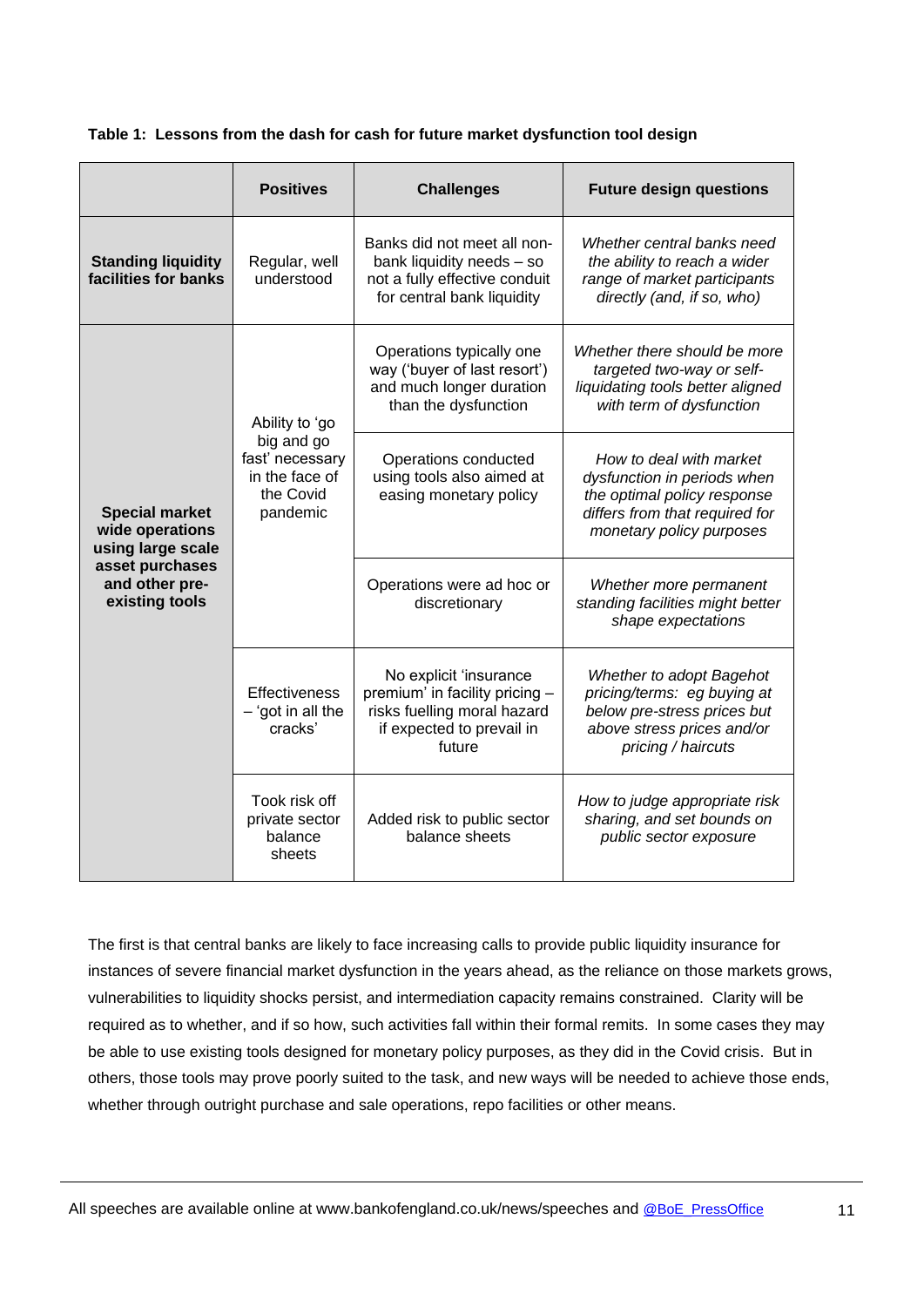Second, central banks will need to decide which marketable assets should be in scope of any new tools. The most obvious candidate is government bonds, which lay at the epicentre of the dash for cash. For other, riskier, assets to qualify, a case would need to be made both that they are sufficiently core to monetary and financial stability, and that central banks can price and risk manage them effectively. It is notable that many central banks bought a range of assets beyond government bonds during the 2008-9 and Covid crises, including corporate bonds and commercial paper.

Third, central banks will need to reflect on whether the use of their balance sheets to address market dysfunction should remain primarily discretionary, or whether at least aspects of that role should be formalised into standing facilities, the terms of which are known in advance. The case in favour of such an approach is that a known 'reaction function' allows market participants to organise their affairs and price risks in advance of episodes of dysfunction, avoiding over-optimism about the circumstances in which public support will not be forthcoming (incentivising appropriate self-insurance), and over-pessimism about when it would (allowing safe business to thrive). It may also provide confidence that the system is backstopped against operational or other idiosyncratic market-wide events, such as systemic IT outages. Similar arguments have been used to rationalise standing facilities for banks.

Fourth, careful consideration would need to be given to who should have access to these tools, either directly or indirectly. Restricting such access to banks alone is unlikely to prove sufficient to stabilise core markets, given the increasing importance of the sorts of non-bank participants I discussed earlier. But access criteria would still be needed – to limit the financial risks to which public money is exposed; to ensure public insurance is not provided to firms who have not first taken steps to provide for their own resilience, or that of the wider system; and to ensure the sheer operational feasibility of any new tool.<sup>23</sup> The quid pro quo between central bank access and meeting robust prudential standards is one of the key reasons why these discussions need to happen in parallel with those taking place at the Financial Stability Board.

Fifth, and finally, the terms and conditions of such facilities will also need to be carefully calibrated to ensure those same risks are effectively managed. In particular that will mean:

- Ensuring that prices, rates and collateral haircuts are well aligned to the Bagehot principle to ensure any facilities remain strictly backstops that are used when conditions become materially dysfunctional, but leave the burden of ensuring safe operation during a wide range of normal and less-normal market conditions with market participants, and the regulatory regimes they are subject to; and
- Ensuring facilities are naturally self-liquidating, in that they build up exposures when markets are dysfunctional, but run them down when functioning returns to normal – delivering sufficient risk

l <sup>23</sup> Investment funds, for example, outnumber banks by several orders of magnitude.